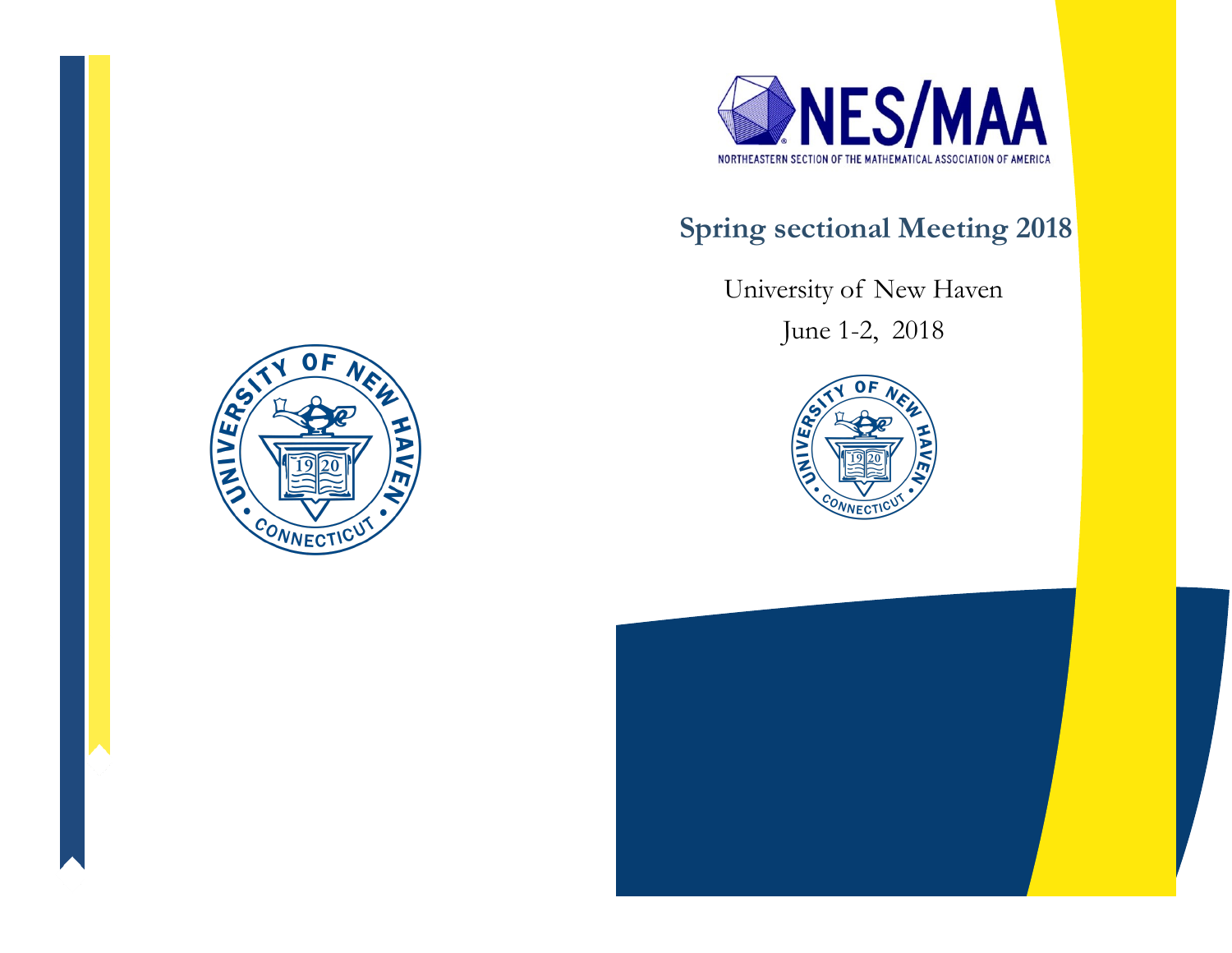# **NES/MAA Spring Meeting Friday, June 1, 2018**

| $11.30$ am - 6<br>pm                       | Registration                                                                                                                                                                                                                        | Bartel's Campus Cen-<br>ter, Lobby         |
|--------------------------------------------|-------------------------------------------------------------------------------------------------------------------------------------------------------------------------------------------------------------------------------------|--------------------------------------------|
| $12 - 12.30$<br>pm                         | <b>Section NEXT Lunch</b>                                                                                                                                                                                                           | Bartel's Student Din-<br>ing Room          |
| $12.30 - 3$<br>pm                          | <b>IBL</b> Workshop                                                                                                                                                                                                                 | Bartel's Student Din-<br>ing Room          |
| $1.30 - 3$ pm                              | Ex. Committee Meet-<br>ing                                                                                                                                                                                                          | Gehring Hall 301                           |
| $1.30 - 3$ pm                              | <b>Refreshments</b>                                                                                                                                                                                                                 | Gehring Hall 301                           |
| $3.30 - 4.30$<br>pm<br>$4.45 - 5.45$<br>pm | <b>Stabilizing Discrete</b><br><b>Event Systems and</b><br>Scheduling with Tropi-<br>cal Mathematics<br>Catherine Buell, Fitchburg<br>State University<br><b>Math Circle Activity</b><br>Hema Gopalakrishnan,<br>Sacred Heart Univ. | Gehring Hall 301<br>Maxcy Hall 126         |
| $6 - 6.30$ pm                              | Social Hour (Cash<br>Bar)                                                                                                                                                                                                           | Bartel's Campus Cen-<br>ter, Alumni Lounge |
| $6.30 - 7.30$<br>pm                        | <b>Dinner</b>                                                                                                                                                                                                                       | Bartel's Campus Cen-<br>ter, Alumni Lounge |
| $7.30 - 8.30$<br>pm                        | <b>Finding Exoplanets</b><br>with Linear Algebra<br>Daniel Schultheis, Smith<br>College                                                                                                                                             | Bartel's Campus Cen-<br>ter, Alumni Lounge |

## **Notes**

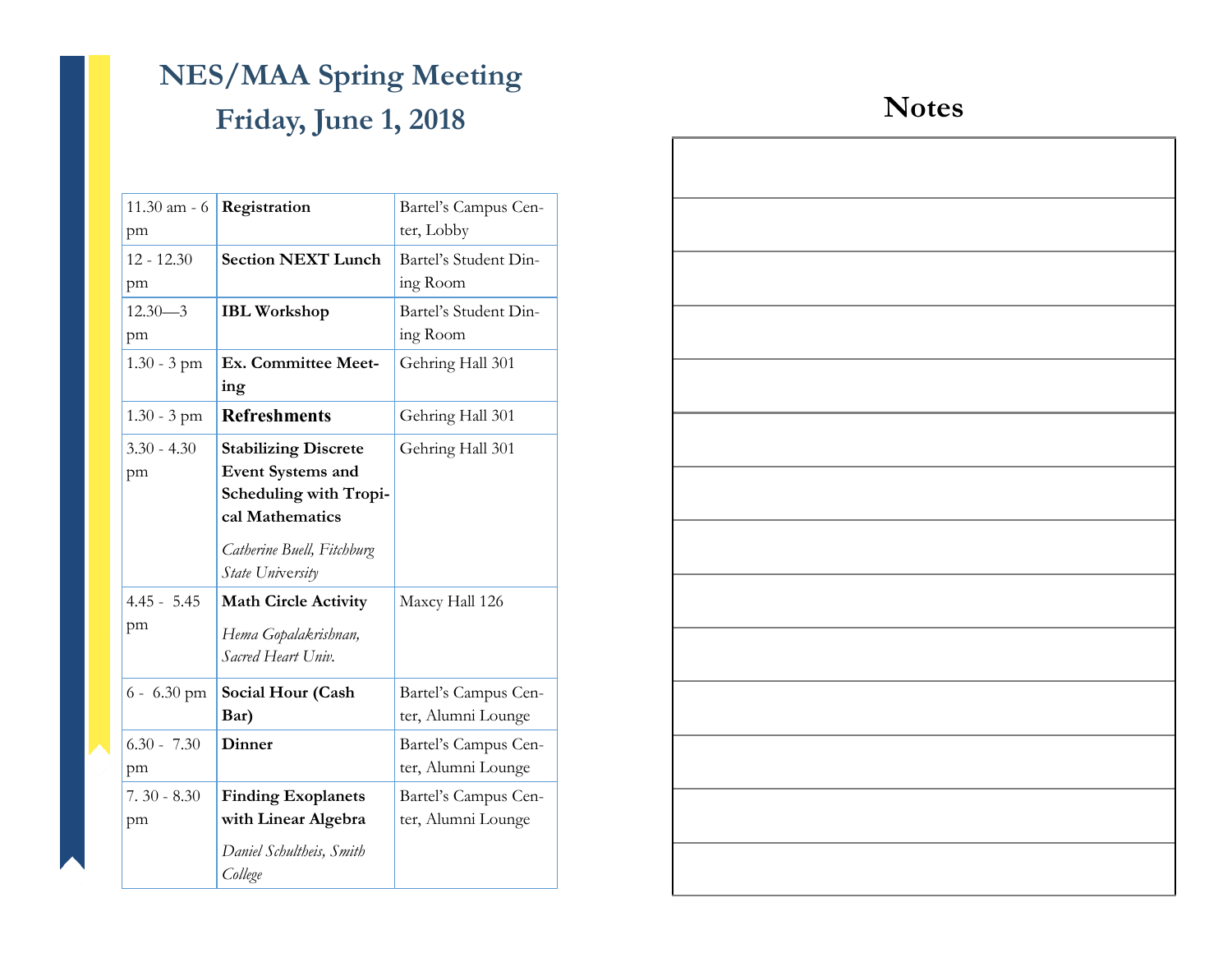# **Notes**

# **NES/MAA Spring Meeting Saturday, June 2, 2018**

| 8 m - Noon   | Registration                | Bartel's Campus Cen-<br>ter, Lobby |
|--------------|-----------------------------|------------------------------------|
|              |                             |                                    |
| 8 - 9 am     | <b>Breakfast Snacks</b>     | Bartel's Student Din-              |
|              |                             | ing Room                           |
| 9 - 10 am    |                             |                                    |
|              | <b>Explaining Google</b>    | Gehring Hall 301                   |
|              | <b>Searches from NFL</b>    |                                    |
|              | <b>Games to Animal Be-</b>  |                                    |
|              | havior                      |                                    |
|              | E. Cabral Balreira, Trinity |                                    |
|              |                             |                                    |
|              | University                  |                                    |
| $10 - 10.30$ | Membership/Business         | Gehring Hall 301                   |
| am           | Meeting                     |                                    |
| $10.30 - 11$ | <b>Coffee Break</b>         | Bartel's Campus Cen-               |
| am           |                             | ter, Lobby                         |
| 11 - Noon    | <b>Teaching Idea Hour</b>   | Gehring Hall 301                   |
| Noon - $1$   | Lunch                       | Bartel's Student Din-              |
| pm           |                             | ing Room                           |
|              |                             |                                    |
| $1 - 2$ pm   | <b>Contributed Talks</b>    | Maxcy Hall 126, 226,               |
|              |                             | 203                                |
| $2 - 3$ pm   | Out of the Mouths of        | Gehring Hall 301                   |
|              | <b>Babes and Sucklings:</b> |                                    |
|              | <b>Teaching Practices</b>   |                                    |
|              | That<br><b>Enhance Stu-</b> |                                    |
|              | dents' Learning Expe-       |                                    |
|              | riences                     |                                    |
|              |                             |                                    |
|              | Fabiana Cardetti, U. of     |                                    |
|              | Connecticut                 |                                    |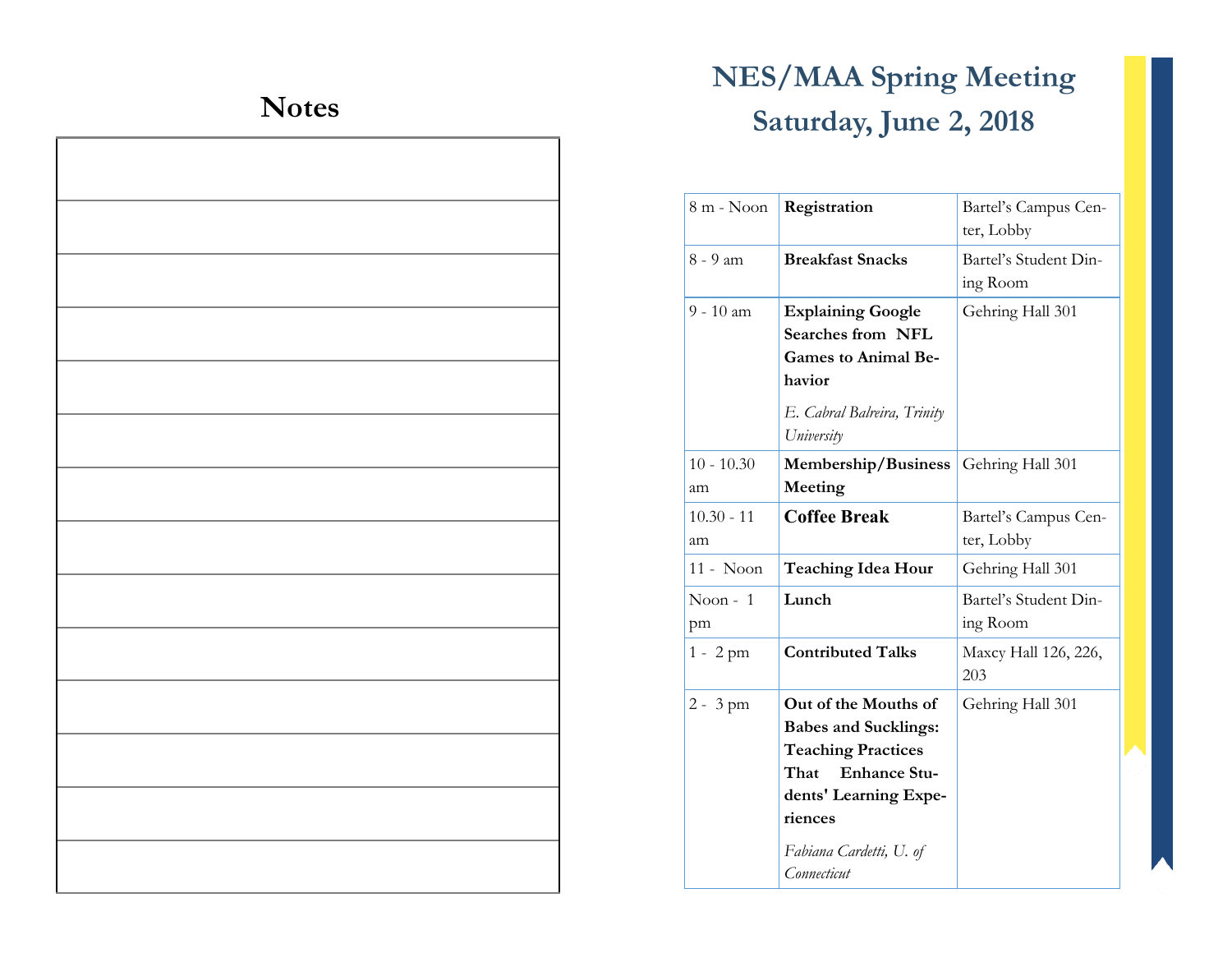The Northeastern Section is continuing a Section NExT program for new and relatively new colleagues on Friday just prior to this year's spring meeting. By providing talks and workshops on issues of interest, opportunities to meet and share ideas with other new colleagues, and an introduction into Section activities, we hope to assist new faculty in their transition from graduate school to professional academic life. We welcome all untenured full time faculty, both those who have and have not been National NExT fellows.

11:30 AM Registration, Section NExT participants Bartel's Campus Center, Lobby

- 12 12.30 PM Lunch for Project NExT participants Bartel's Campus Center, Student Dining Room
- 12:30 3 PM Inquiry Based Learning Workshop Bartel's Campus Center, Student Dining Room Phil Hotchkiss, Westfield State University Jane Cushman, Buffalo State College

Abstract: Implementing IBL can be a daunting prospect; not only is there a continuum of IBL styles from which to choose, but letting go of complete control of the classroom can be scary. In this workshop we will look at ways of designing activities and managing student discussions in an IBL classroom. We encourage participants to bring in ideas or materials from classes in which they would like to use IBL.

### **NES/MAA Section NExT Program Acknowledgements**

#### **Program Committee**

- Vincent Ferlini, Keene State College
- Joseph Fields, Southern Connecticut University
- Salam Turki, Rhode Island College
- Amy Wehe, Fitchburg State University

#### **Local Arrangements Committee**

- Houssein El Turkey, Chair, U. of New Haven
- Yasanthi Kottegoda, U. of New Haven
- Ryan Tully-Doyle, U. of New Haven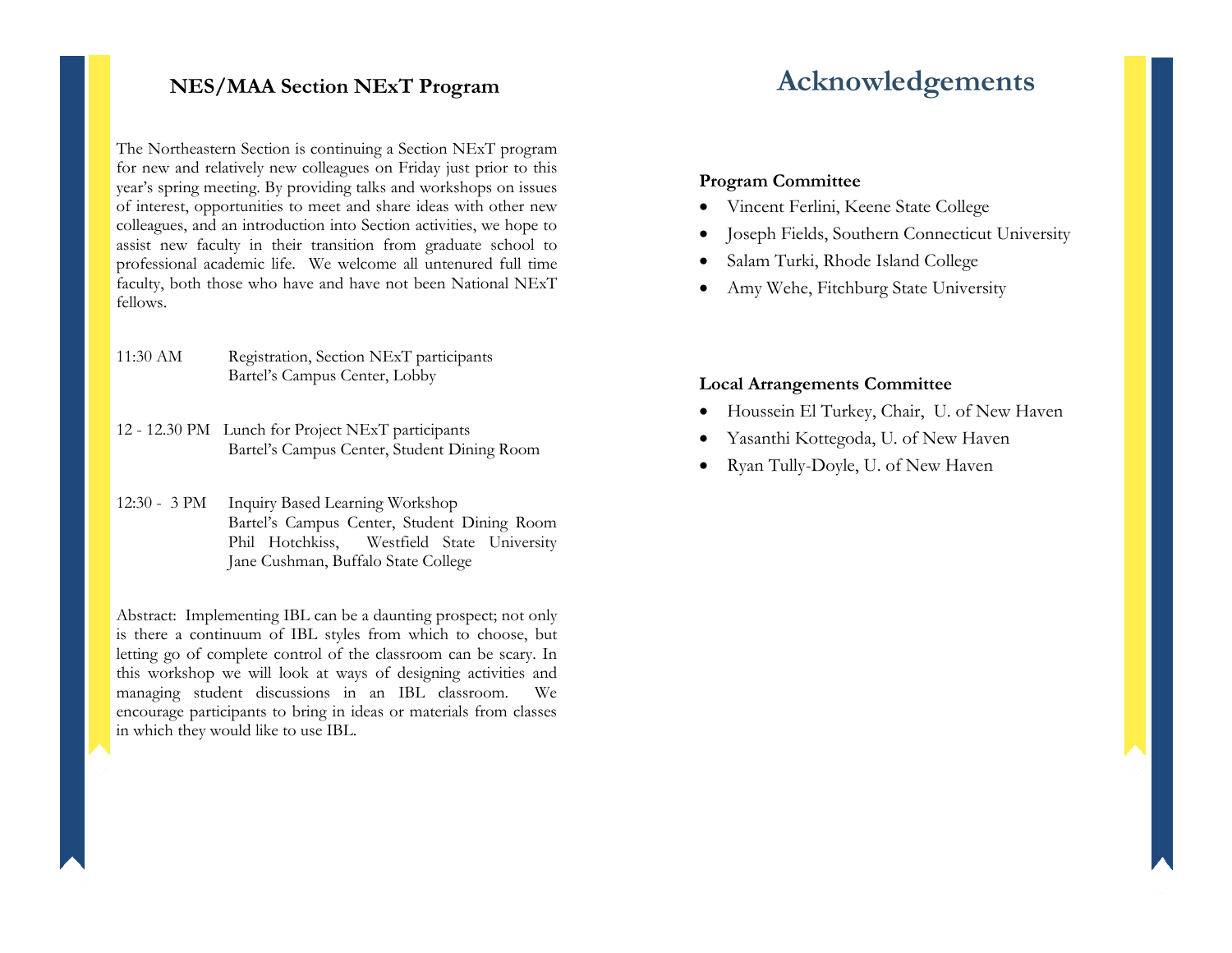#### **Contributed Talks Maxcy Hall 203**

**Title:** Uniting *Computing and Pure Mathematics in a Upper-class Elective* 1:40 - 2:00 PM

**Speaker:** Jillian McLeod\*, U.S. Coast Guard Academy Dana Dougherty, US Coast Guard Academy

**Abstract:** Our department is small (14 faculty) and our major is Operations Research and Computer Analysis. We are always seeking opportunities to expand our curriculum to include more foundational and computational areas of mathematics. This spring, we offered an elective in Mathematical Cryptology to nineteen  $2/c$  and  $1/c$  cadets in the ORCA major. We used the course to introduce topics from number theory, abstract algebra, and elliptic curves. The course was equal parts theory and computer programming (in Python). This presentation highlights some of our pedagogical choices and summarizes the beneficial outcomes of our approach.

#### **WiFi Information:**

**ChargerGuest, login on browser**

If you have problems with computers or audio-visual equipment, notify your session chair, who will seek out one of the U. of New Haven (UNH) technicians.

The number for the Campus Police is 203-932-7014.

**Jane Cushman:** Jane started as a high school teacher in Texas. While working on her Masters in Mathematics at Texas State University in San Marcos, Jane decided that working at the college level seemed more rewarding. She applied and attended The University of Texas in Austin, where she taught many classes for the UTeach program. The UTeach classes were problem-based and inquiry-based. Since then, the classes that she has taught to pre -service teachers have been problem-based and inquiry-based. In Summer of 2009, Jane attended an IBL-Prep workshop lead by Michael Starbird and Carol Schumacher to develop an inquiry approach to Modern Geometry (the first non-pre-service course she would teach). Since then, she has been involved with the Upstate New York IBL Consortium and most recently, PRODUCT.

**Phil Hotchkiss:** Phil is a Professor of Mathematics at Westfield State University where he has been since 1998. His most formative mathematical experiences as a student came when working in small groups where he really discovered his love for mathematics and teaching. These small groups helped foster his mathematical curiosity and helped form the basis for his belief in Inquiry-Based Learning (IBL). Through his involvement in Project NExT, and work with colleagues at previous institutions and at Westfield he has learned more about IBL and now uses it in all his classes. He is a member of the Discovering the Art of Mathematics (DAoM) project and PRODUCT. Philip earned his B.S. in Mathematics from Union College and his M.A. and Ph.D. from The University at Albany, the State University of New York. He taught at Lafayette College in Easton, Pennsylvania; Rhodes College in Memphis, TN; and at The University of St. Thomas in St. Paul, MN before coming to Westfield.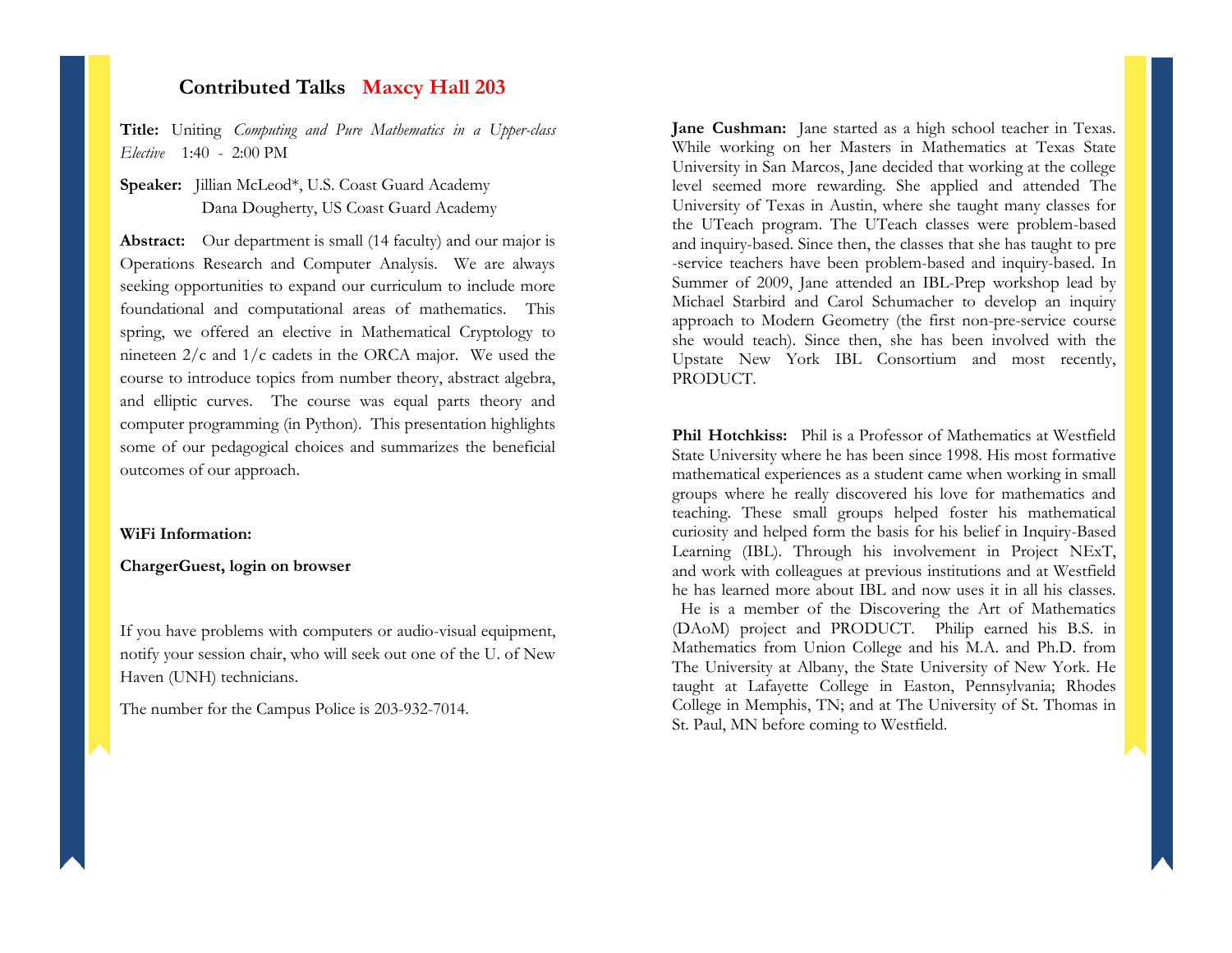### **Invited Talks**

**Title**: *Stabilizing Discrete Event Systems and Scheduling with Tropical Mathematics*

**Speaker**: Catherine Buell, Fitchburg State University

**Abstract:** Tropical mathematics describes both max-plus and min -plus algebras. These algebras provide a language through which we elegantly describe everyday phenomena such as the long-term behavior of discrete event systems and scheduling. Extending the notion of tropical arithmetic to matrices and vectors, we find that determining eigenvalues and associated eigenvectors, allows us to construct event systems that behave predictably and stably. It can also aid in industrial scheduling and routines. First, we explore the graph theory associated with tropical mathematics through the lens of eigenvalues and scheduling. Then, we then look at how some current algorithms associated with this topic including computing eigenvalues, conjectures of necessary conditions for a stabilizing eigenvalue-vector for a system, and some experiments with best-ordering of tasks. Throughout the talk, we will touch on interesting questions and projects for students at all levels.

**Catherine Buell:** Catherine is an Associate Professor of Mathematics at Fitchburg State University in Fitchburg, MA. After completing her Ph.D. in algebraic group theory at North Carolina State University, she has published in algebra, number theory, computer science, philosophy, and the scholarship of teaching and learning. Beyond her passion for all mathematical inquiry, she also works to bring social justice, ethics, and social responsibility into the curriculum at all levels and is currently coediting a special issue of PRIMUS on intertwining mathematics and social justice in the classroom. She enjoys many wonderful collaborations with students, peers, and colleagues in other disciplines on topics of teaching and research.

**Title**: *Explaining Google Searches from NFL Games to Animal Behavior*

 **Speaker**: E. Cabral Balreira, Trinity University

 **Abstract:** We will discuss the mathematics behind rankings algorithms and how to use Linear Algebra to understand how Google's PageRank algorithm works. We introduce a new

#### **Contributed Talks Maxcy Hall 203**

**Title:** *Design and Implementation of Corequisite Model in a Freshman Level Quantitative Reasoning Course* 1:00 - 1:15 PM

**Speaker:** Upasana Kashyap\*, Regis College Santhosh Mathew, Regis College

**Abstract:** Many colleges and universities are increasingly seeking to alter the existing remedial education with co-requisite model in which students enroll simultaneously in a credit-bearing course and a course that provides remediation. In this talk, we present design, implementation, and discuss how we facilitated this model in a freshman level Quantitative Reasoning course. We provide evidence of the success of this approach using data that compare student performance under co-requisite model with the more traditional prerequisite model. Our study concludes that student performance and perceptions were significantly higher when they completed the course under co-requisite model compared to the prerequisite model.

#### **Title:** *Math Placement at the Coast Guard Academy* 1:20 - 1:35 PM

**Speaker:** Eric C. Johnson, U.S. Coast Guard Academy

**Abstract:** Prior internal studies at the Coast Guard Academy (CGA) concluded that how cadets perform in their freshman fall math course is the best predictor of not only whether those cadets successfully complete their first year, but also whether they graduate at the end of four years. The CGA Department of Mathematics has developed our own Math Placement Program in an effort to maximize each incoming student's chances for success by making sure s/he is placed in the most appropriate initial math course. Having served as the Math Placement Program coordinator for eight years, in this talk I'll explain our Math Placement process, present a longitudinal comparison of our two placement models, a comparison of entering students' AP Calculus scores vs. our validation exam scores, and discuss the overall effectiveness of our Math Placement Program.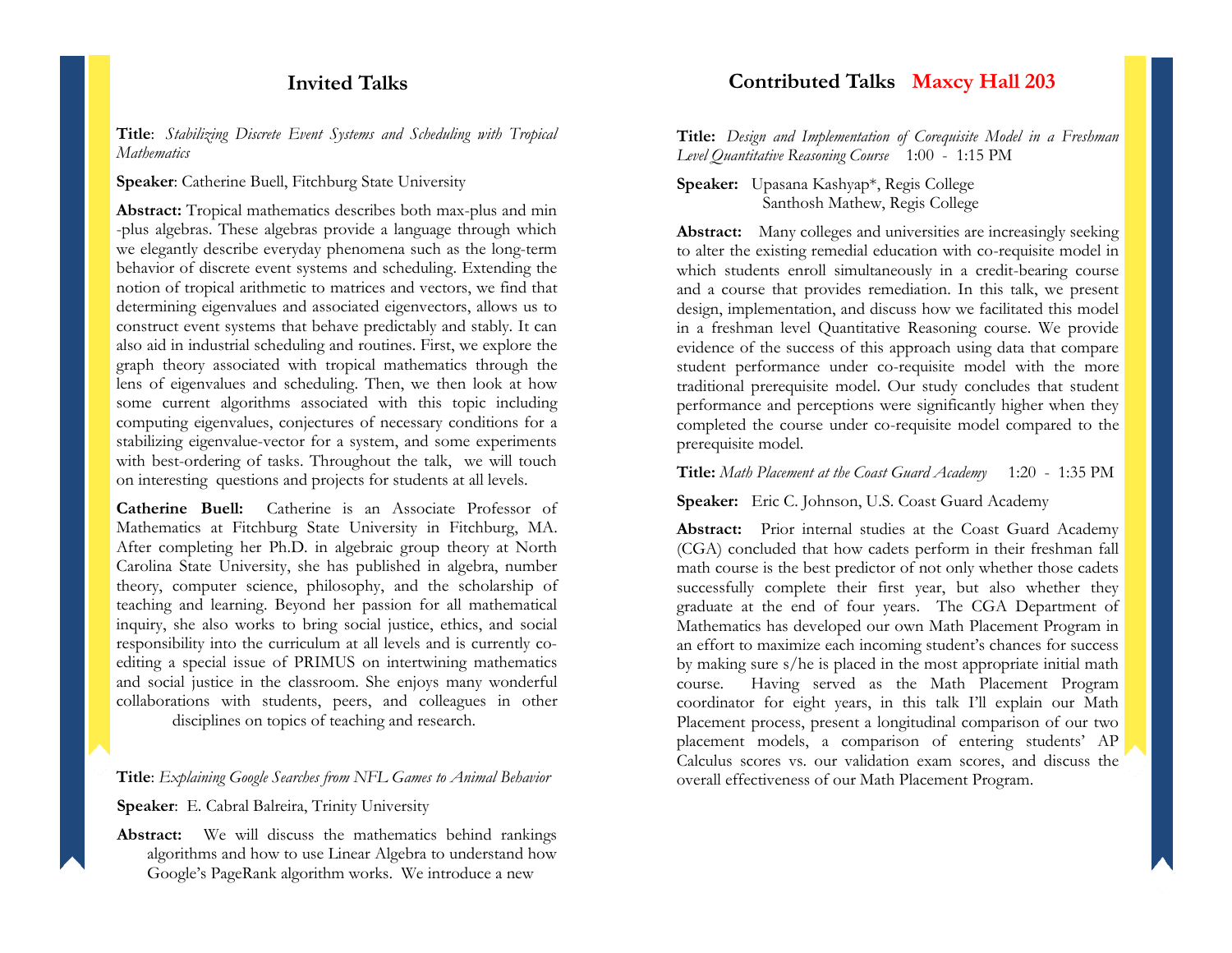#### **Contributed Talks Maxcy Hall 226**

**Title:**  $I_s 1 + 2 + 3 + ... = -1/12$ ? 1:00 - 1.15 PM

#### **Speaker:** Ryan Tully-Doyle, University of New Haven

**Abstract:** In 2014, a popular math channel on YouTube posted an (incorrect) argument that the sum of the natural numbers is - 1/12. What did they mean? How can this possibly be true? We will show why their argument was wrong, but also in what sense their result is correct. We will look at the story behind this claim, which involves work of Euler, Weierstrass, Chebyshev, and Riemann, and fuses ideas from number theory, infinite series, real and complex analysis, and some of the fundamental special functions. The talk is intended to be accessible to undergraduates.

#### **Title:** *Bounding the Magic Number for Kn* 1:20 - 1:35 PM

**Speaker:** Addie Armstrong\*, Norwich University

Jacob Smith, University of Rhode Island

**Abstract:** An edge-magic total labeling of a graph  $G = (V, E)$  is an assignment of integers 1, 2, 3,  $\dots$ ,  $|V| + |E|$  to the vertices and edges of the graph so that the sum of the labels of any edge uv and the labels on vertices u and v is constant. It is known that the class of complete graphs on n vertices,  $K_n$ , are not edge-magic for any  $6 \le n$ . The edge magic number  $ME(K_n)$  is defined to be the minimum number t of isolated vertices such that  $K_n U$  t $K_1$  is edge-magic. In this talk, we will explore the first proven upper bound on the edge magic number for complete graphs.

**Title:** *A free boundary problem arising from Ductal Carcinoma in Situ model* 1:40 - 2:00 PM

**Speaker:** Heng Li, Hartwick College

**Abstract:** Ductal carcinoma in situ -- a special cancer that is confined within the breast ductal only. We derive the mathematical ductal carcinoma in situ model in a form of a nonlinear parabolic equation with initial, boundary, and free boundary conditions. Well-posed theorems of the problem are proved. Algorithm and illustrative examples are included to demonstrate the validity and applicability of the technique.

ranking method, the Oracle method to rank teams in the NFL and show that the Oracle method predict game outcomes better than other well-known methods. As an application, we will see how ranking methods can be used in mathematical biology to determine hierarchy in the population of Green Anoles (Anolis carolinensis) as well as discovering which traits contribute to their hierarchy.

**E Cabral Balreira:** Cabral is a Professor of Mathematics at Trinity University in San Antonio, TX. He received his Ph.D. in differential topology from the University of Notre Dame and his current scholarly interests are in discrete dynamical systems and sports analytics.

#### **Title**: *Out of the Mouths of Babes and Sucklings: Teaching Practices That Enhance Students' Learning Experiences*

#### **Speaker**: Fabiana Cardetti, University of Connecticut

**Abstract:** In this presentation, we will explore the results of joint work with Joe McKenna focused on the common learning experiences across many different sections of the same mathematics course. Our findings are based on students' journal reflections kept during a full semester and collected over five years. The analyses of the students' writings have rendered surprising results on their perspectives about the different aspects that help or hinder our students' mathematics educational experience. We have found recurring patterns regarding students' motivations, learning strategies, and academic lives that may help us enhance our teaching and their learning experiences. I will share these findings and discuss recommendations for teaching practices that promote mathematics learning at the college level.

**Fabiana Cardetti:** Fabiana is associate professor of mathematics and graduate director for instructional development at the University of Connecticut. She holds a PhD in mathematics from Louisiana State University specializing in control theory on Lie groups. Her current area of research is mathematics education with a focus on the teaching and learning of argumentation and proof at the K-16 levels. She leads and coleads several interdisciplinary initiatives for the professional development of teachers and for the improvement of STEM teaching and learning using the lens of intercultural communicative competence.